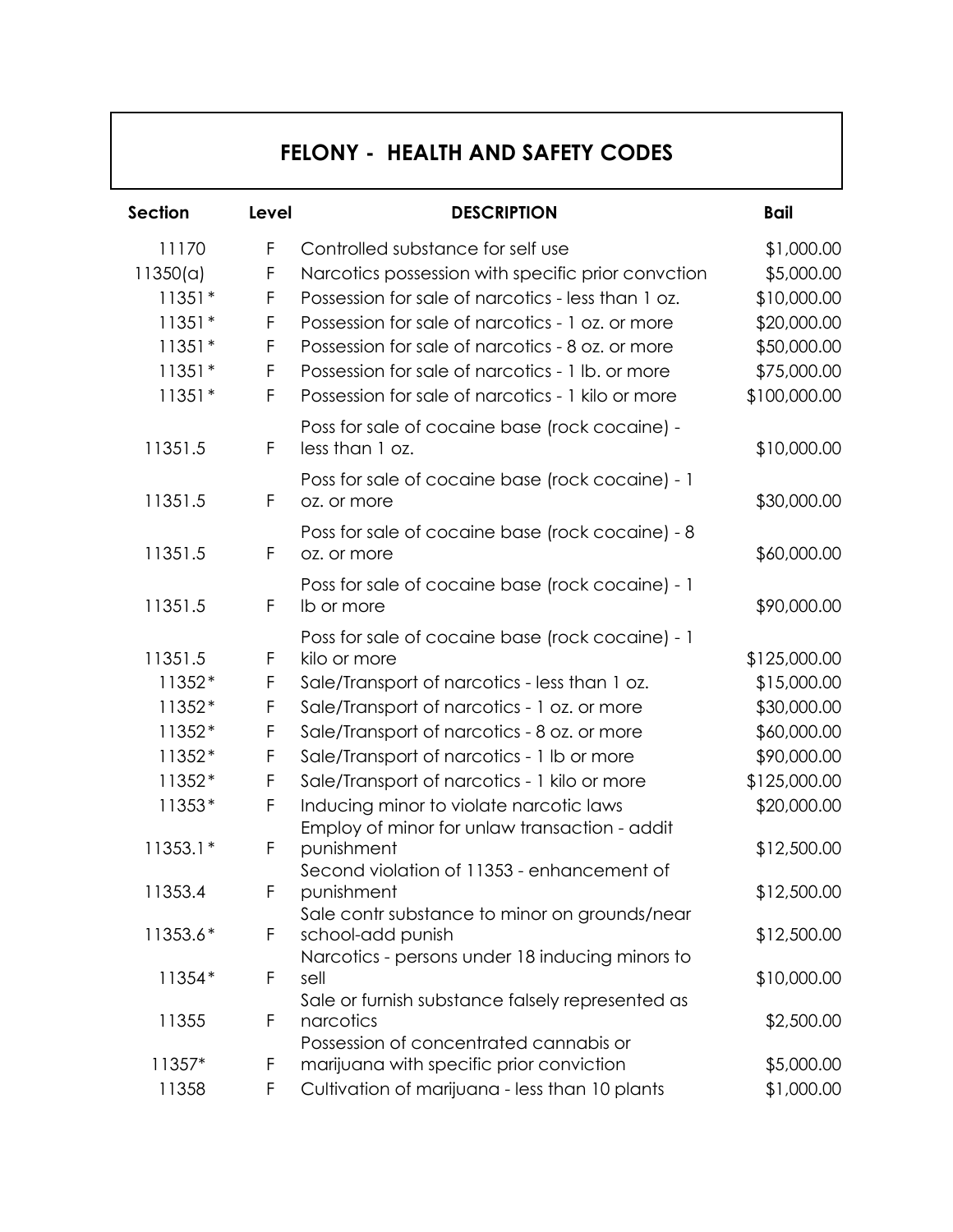| 11358      | F           | Cultivation of marijuana - 10 plants or more                                        | \$5,000.00                |
|------------|-------------|-------------------------------------------------------------------------------------|---------------------------|
| 11358      | F           | Cultivation of marijuana - 50 plants or more                                        | \$10,000.00               |
| 11358      | F           | Cultivation of marijuana - 100 plants or more                                       | \$20,000.00               |
| 11359      | F           | Possession for sale of marijuana - Less than 5 lbs                                  | \$2,500.00                |
| 11359      | F           | Possession for sale of marijuana - 5 lbs or more                                    | \$10,000.00               |
| 11359      | F           | Possession for sale of marijuana - 10 lbs or more                                   | \$20,000.00               |
| 11359      | $\mathsf F$ | Possession for sale of marijuana - 50 lbs or more                                   | \$30,000.00               |
| 11359      | $\mathsf F$ | Possession for sale of marijuana - 100 lbs or more                                  | \$50,000.00               |
| 11360*     | F           | Sale/Transport of marijuana - less than 5 lbs                                       | \$2,500.00                |
| 11360*     | F           | Sale/Transport of marijuana - 5 lbs or more                                         | \$12,500.00               |
| 11360*     | F           | Sale/Transport of marijuana - 10 lbs or more                                        | \$25,000.00               |
| 11360*     | F           | Sale/Transport of marijuana - 50 lbs or more                                        | \$40,000.00               |
| 11360*     | F           | Sale/Transport of marijuana - 100 lbs or more                                       | \$60,000.00               |
| $11361*$   | F           | Marijuana - persons over 18 employ or selling to<br>minors                          |                           |
| 11363      | F           |                                                                                     | \$10,000.00<br>\$2,000.00 |
|            | F           | Peyote - plant or cultivate                                                         |                           |
| 11366      |             | Maintaining place for selling narcotics<br>Renting place for manufacture or sale of | \$5,000.00                |
| 11366.5(a) | $\mathsf F$ | narcotics                                                                           | \$20,000.00               |
|            |             | Place fortify to suppress law enforce/sale of                                       |                           |
| 11366.5(b) | F           | narcotics                                                                           | \$10,000.00               |
|            |             | Violation of 11366.51 with prior conviction of                                      |                           |
| 11366.5(c) | F           | same                                                                                | \$10,000.00               |
| 11366.6    | F           | Utilize place dsgn to suppress law enforcement<br>sale narcotics                    | \$20,000.00               |
|            |             | Retail/wholesale sell mat w/intent to manuf                                         |                           |
| 11366.7    | F           | narcotics                                                                           | \$50,000.00               |
| 11368      | F           | Forging or altering prescription                                                    | \$2,000.00                |
| 11370.1(a) | F           | Possession of controlled substance with firearm                                     | \$10,000.00               |
|            |             | Enhancement for prior sale of controlled                                            |                           |
| 11370.2*   | F           | substance                                                                           | \$15,000.00               |
|            |             | Violate prescript statutes/induc minor to violate                                   |                           |
| 11371      | F           | same                                                                                | \$5,000.00                |
| 11371.1    | F           | Fraud/deceit obtain prescript for contr<br>subs/induc mnr                           | \$5,000.00                |
|            | F           |                                                                                     |                           |
| 11374.5    |             | Manuf of contr subs dispos hazardous substance                                      | \$50,000.00               |
| 11375      | F           | Poss for sale & sale of designated controlled<br>substances                         | \$5,000.00                |
|            |             | Possession of stimulants, etc with specific prior                                   |                           |
| 11377      | F           | conviction                                                                          | \$5,000.00                |
|            |             | Poss for sale of barbiturates, stimulants, etc - less                               |                           |
| 11378      | F           | than 1 oz                                                                           | \$5,000.00                |
|            |             |                                                                                     |                           |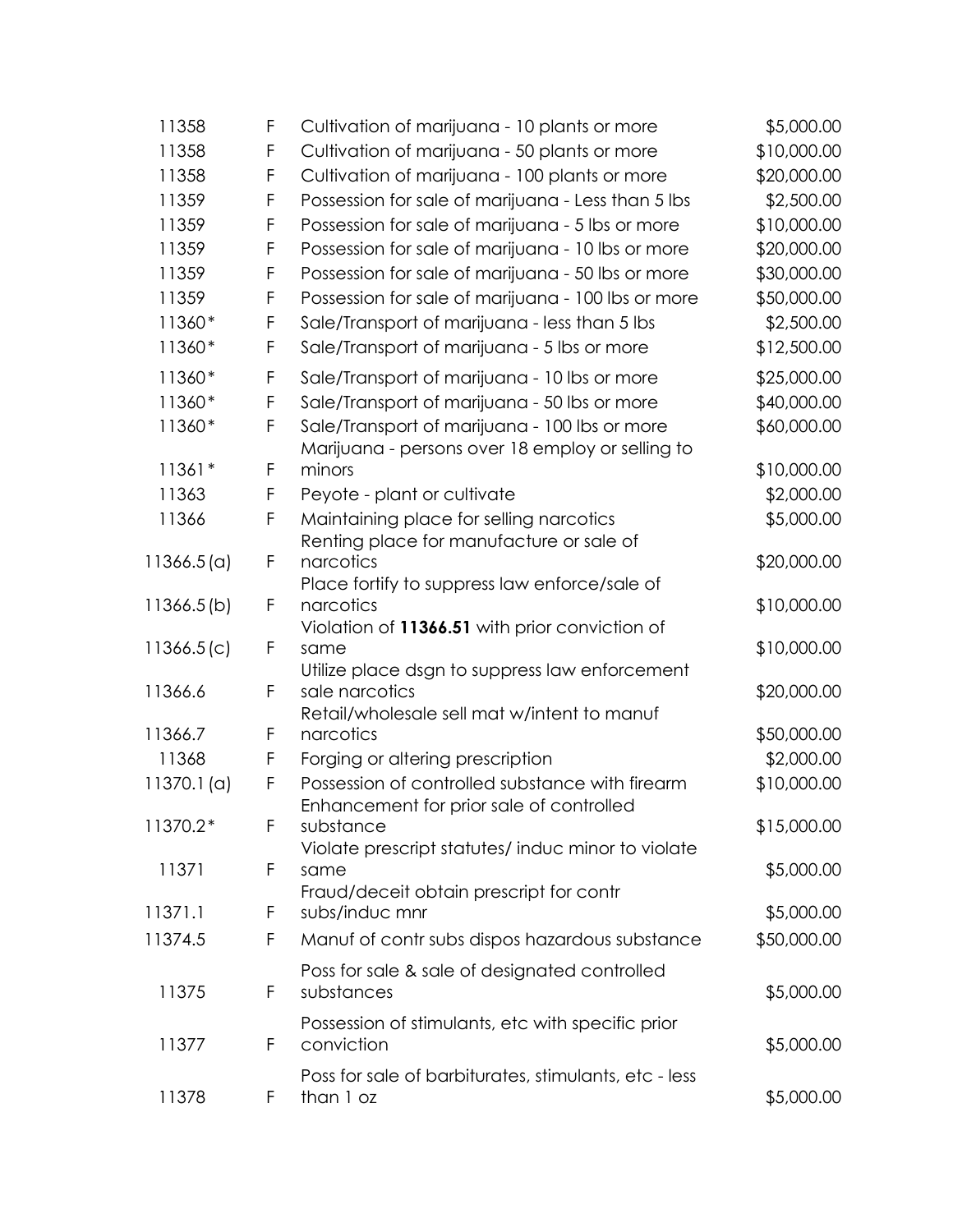| 11378    | F | Poss for sale of barbiturates, stimulants, etc - 1 oz<br>or more                                                 | \$25,000.00  |
|----------|---|------------------------------------------------------------------------------------------------------------------|--------------|
| 11378    | F | Poss for sale of barbiturates, stimulants, etc - 8 oz<br>or more                                                 | \$50,000.00  |
| 11378    | F | Poss for sale of barbiturates, stimulants, etc - 1 lb<br>or more                                                 | \$75,000.00  |
| 11378    | F | Poss for sale of barbiturates, stimulants, etc - 1<br>kilo or more                                               | \$100,000.00 |
| 11378.5  | F | Poss for sale of phencyclidine - less than 8 oz.<br>liquid                                                       | \$10,000.00  |
| 11378.5  | F | Poss for sale of phencyclidine - 8 oz. liquid or<br>more<br>Possession for sale of phencyclidine - 1 qt. or      | \$15,000.00  |
| 11378.5  | F | more                                                                                                             | \$25,000.00  |
| 11378.5  | F | Possession for sale of phencyclidine - 1 gal. or<br>more                                                         | \$50,000.00  |
| 11378.5  | F | Possession for sale of phencyclidine - 10 gal. or<br>more                                                        | \$125,000.00 |
| 11379*   | F | Sale/trans barbiturates, stimulants, etc - less than<br>1 oz.                                                    | \$5,000.00   |
| 11379    | F | Sale/trans barbiturates, stimulants, etc - 1 oz. or<br>more                                                      | \$30,000.00  |
| 11379    | F | Sale/trans barbiturates, stimulants, etc - 8 oz. or<br>more.                                                     | \$60,000.00  |
| 11379    | F | Sale/trans barbiturates, stimulants, etc - 1 lb. or<br>more                                                      | \$90,000.00  |
| 11379    | F | Sale/trans barbiturates, stimulants, etc - 1 kilo or<br>more                                                     | \$125,000.00 |
| 11379.5* | F | Sale/Transport of phencyclidine - Less than 8 oz.<br>liquid<br>Sale/Transport of phencyclidine - 8 oz. liquid or | \$10,000.00  |
| 11379.5* | F | more                                                                                                             | \$30,000.00  |
| 11379.5* | F | Sale/Transport of phencyclidine - 1 qt. or more                                                                  | \$60,000.00  |
| 11379.5* | F | Sale/Transport of phencyclidine - 1 gal. or more                                                                 | \$90,000.00  |
| 11379.5* | F | Sale/Transport of phencyclidine - 10 gal. or more                                                                | \$125,000.00 |
| 11379.6  | F | Manufacturing controlled substances                                                                              | \$50,000.00  |
| 11380    | F | Adult use mnr violat contr subs law/furn contr<br>subs/mnr                                                       | \$50,000.00  |
| 11380.5  | F | Adult use mnr violate law regarding PCP/furnish<br>PCP/mnr                                                       | \$50,000.00  |
| 11382    | F | Sale substan falsely represent to be controlled<br>substances                                                    | \$5,000.00   |